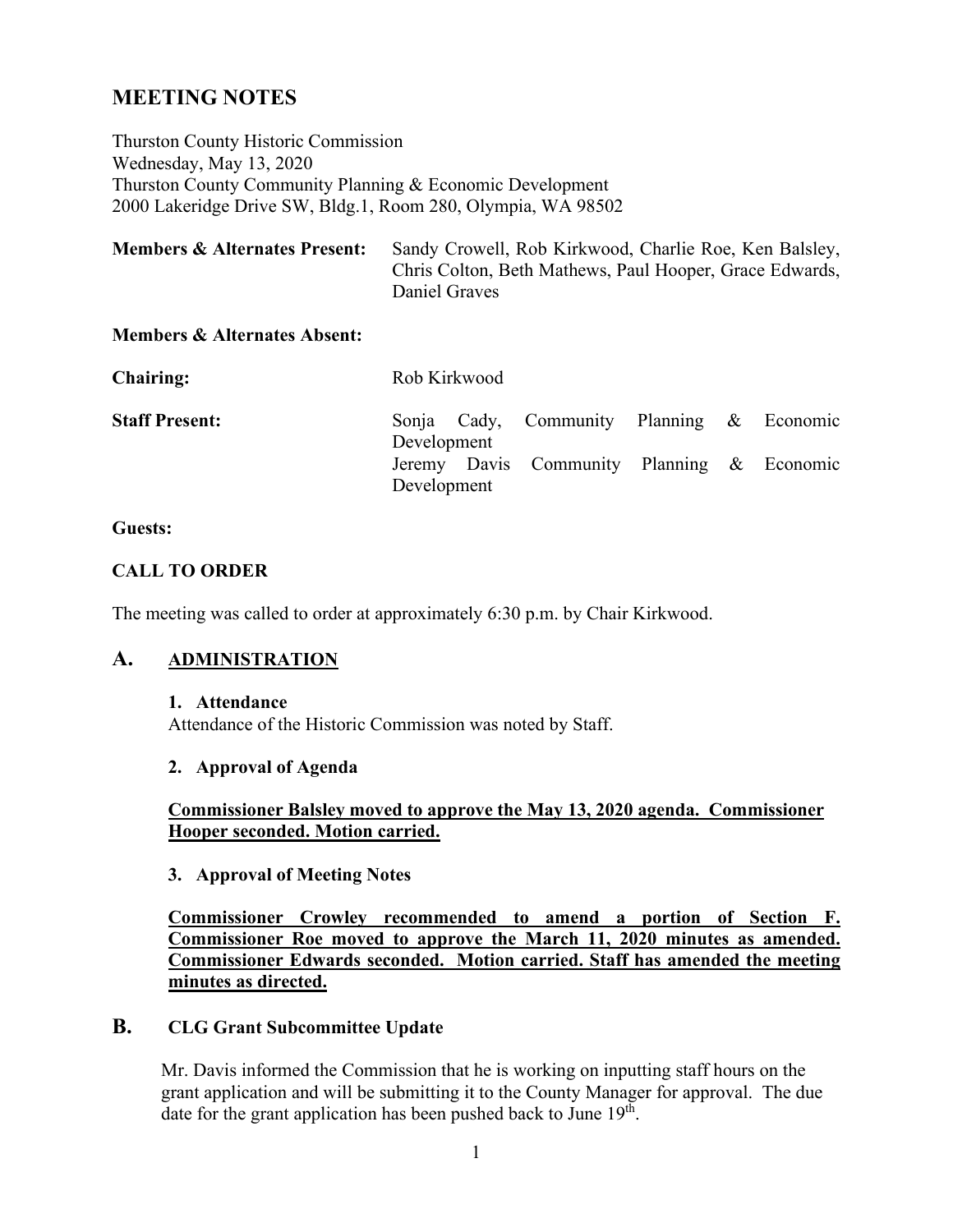## **C. SECTION 106 REVIEW**

Staff received 3 projects from the Army Corps of Engineer to comment on for Section 106 Review. The Section 106 Review Sub-Committee reviewed the letters and assessment reports for the WFDW-Skookumchuck River, USACE-Northwest Shellfish, and WFDW- Luhrs Landing Rehabilitation projects. They were in agreement with the findings of the USACE reports. Commissioner Mathews suggested changing the subcommittees name in the future to Cultural Resources Review so as not to limit it to the review of section 106 solely.

#### **Commissioner Balsley made a motion to approve the sub-committees recommendation. Commissioner Roe seconded. Motion carried.**

## **D. STAFF UPDATES**

Mr. Davis informed the group that on Tuesday May 12, the BoCC voted to cancel the Thurston County Fair, this will affect the annual birthday for Thurston County.

# **E. SUBCOMMITTEE UPDATES**

The Commission discussed the following projects:

- $\Box$  Joint Meetings with Other Commissions (Charlie, Sandy Rob, Beth) Decided to postpone the Summit Meeting in September. Sandy has suggested we send a survey to get insight on who would like to attend. This will exhibit leadership county wide on what we are working on and find what each group is doing and what their goals are. The sub-committee will come up with a process and plan for the survey.
- $\Box$  Outreach Committee/Birthday Celebration County Fair (Ruth, Ken, Grace, Paul) Staff will check by-laws to see if a Thurston County Birthday Celebration is a requirement.
- $\Box$  Historic Register Verification (Chris, Beth) Apply for a grant to hire a consultant.
- $\Box$  Historic Signs three historic ballrooms, joint marker with tribes (Sandy, Ken, Daniel) No news due to Covid-19.
- $\Box$  History Book- County staff is working on scheduling a virtual meeting with OHS to finalize the contract and roll out plan. Potentially discussing a video roll out or some alternative.

# **F. OTHER BUSINESS**